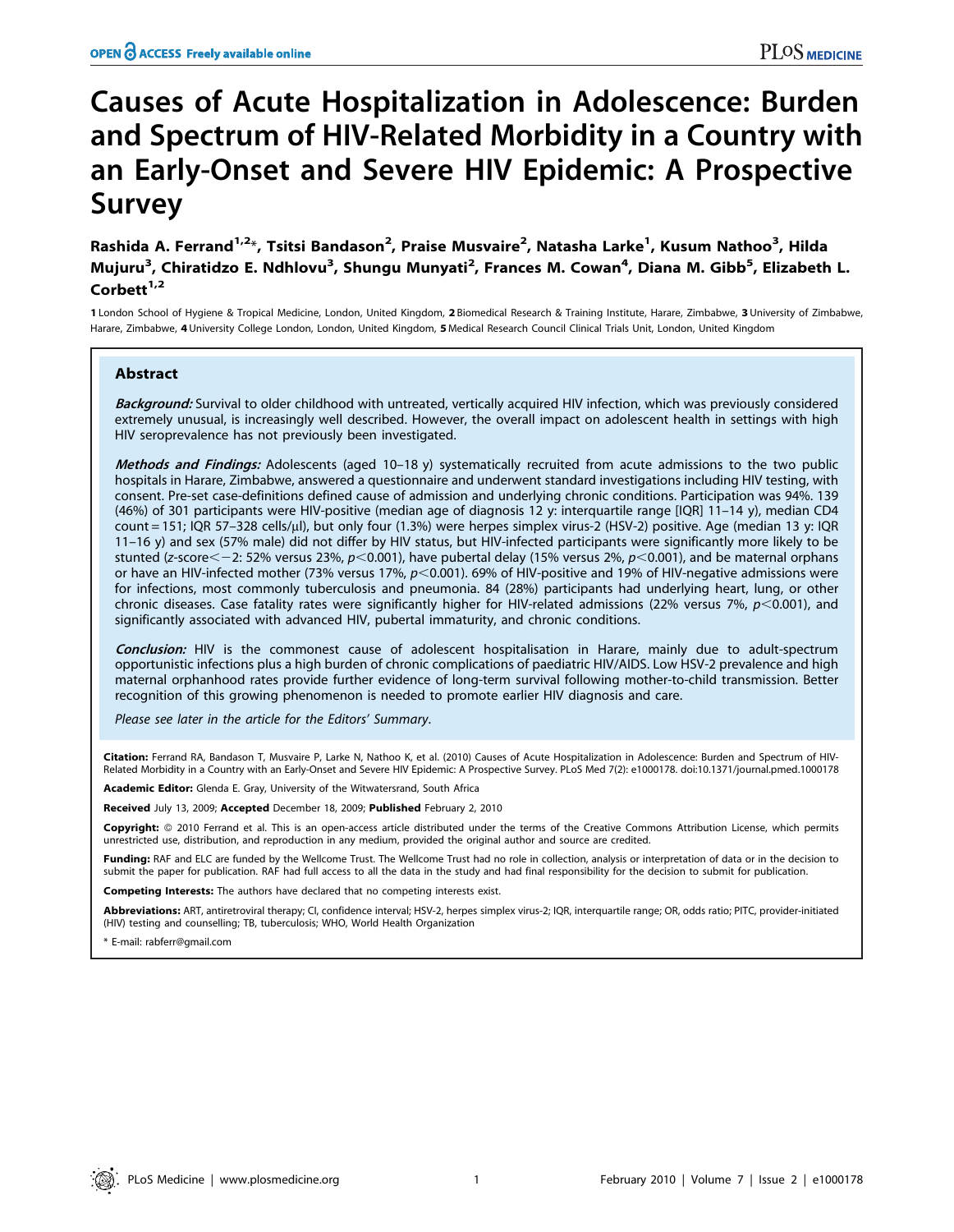# Introduction

In industrialised countries trauma and behavioural disorders, such as substance abuse, obesity, and sexually transmitted infections account for most adolescent morbidity [1]. Chronic diseases, trauma, oncology, and mental disorders account for the majority of hospital admissions [2,3]. In Africa, research on adolescent morbidity has been limited and has predominantly focused on reproductive health, reflecting the high incidence of sexually transmitted infections and obstetric problems among young people [4,5].

As the HIV epidemic matures, long-term survival of HIVinfected infants to adolescence following vertical transmission is increasingly being recognised in African countries [6,7]. Symptomatic HIV in older children and adolescents is a growing problem in clinical practice but there are few data describing the burden of HIV and its contribution to ill-health and mortality in this age group [8,9]. In Southern Africa—the global region that has experienced the most severe adult HIV epidemic [10]—a substantial epidemic of HIV-infected long-term survivors of vertical infection is anticipated during the coming decade, with implications for adolescent health [11].

The spectrum of HIV-related disease varies considerably between adults and children, but has not been well-defined for adolescents. Although opportunistic infections predominate in all age groups, chronic noninfectious clinical conditions may be more prominent in HIV-infected adolescents than in adults and infants [9–12]. In clinical studies of HIV infection, children are often classified as aged  $0-14$  y and adults as  $15-49$  y, and thus distinctive features of HIV-associated morbidity among adolescents may be missed [13–15]. The aim of this study was to investigate the prevalence of HIV and the spectrum of morbidity among hospitalised adolescents aged 10–18 y in Harare, Zimbabwe.

## Methods

# Study Participants

Harare Central Hospital and Parirenyatwa Hospital are the main public sector hospitals in Harare and cater to two-thirds of Harare's population; the remaining one-third using private health care facilities. The cost of hospitalisation in public sector facilities is partially subsidised by the government. Malaria transmission does not occur in Harare. Between September 2007 and April 2008, patients admitted to either hospital were enrolled consecutively the following day. Recruitment was limited to weekdays and to a maximum of five patients per site per day for logistical ease. Patients aged between 10 and 18 y admitted with any acute medical or surgical condition, including trauma, were eligible. Patients were excluded if moribund (i.e., likely to die within the next few hours), requiring intensive care admission, or admitted for obstetric or elective reasons, or previously enrolled into the study.

## Data Collection

Standardised investigations, summarised in Figure 1, included social and clinical history, height, weight, and Tanner puberty staging, and laboratory investigations (full blood count, herpes simplex virus-2 [HSV-2] serology, provider-initiated HIV testing and counselling [PITC], and CD4+ lymphocyte [CD4+] count for HIV-infected participants). Where diagnostic HIV testing was declined, participants and their guardians were asked to consent to unreported HIV-testing for study purposes. In addition, all participants with febrile, wasting, or

respiratory illness had a standardised infectious screen (blood culture, blood films for malaria, cryptococcal antigen testing [serum 1:8 dilution], two sputum specimens, and chest radiography). If *Pneumocystis jirovecii* infection was suspected, patients underwent sputum induction with nebulised hypertonic saline.

Otherwise investigations followed standard hospital guidelines including lumbar puncture for suspected meningitis and cerebral computed tomography (CT) for focal neurological signs or suspected encephalopathy. Participants were followed for the duration of their hospital stay. Pre-set diagnostic algorithms defined the definitive or presumptive cause of admission, and any underlying chronic conditions (Text S1). The Adult World Health Organization (WHO) Classification was used to stage HIV infection [16].

### Laboratory Methods

HIV serology used parallel testing with Abbott Determine and SD Bioline. Discordant samples were resolved using Vironostika. HSV-2 antibodies were detected using recombinant IgG antigen (HerpeSelect, Focus Technologies; cut-off for positivity:  $OD > 1.1$ ). CD4 counts were determined by flow cytometry (CyFlow counter, Partec).

Blood culture used Myco/F Lytic (MFL, Becton Dickinson) [17], inspected daily using a handheld UV Woods lamp. Bacterial pathogens were identified by Gram staining and culture on conventional media, with biochemical tests for confirmation. Concentrated decontaminated sputum specimens and positive blood cultures were examined under fluorescent microscopy (Auramine-O) and cultured for mycobacteria (Lowenstein-Jensen media). CSF and positive blood cultures were investigated for Cryptococcus using India ink contrast staining, culture on Sabouraud media, and cryptococcal antigen testing (IMMY, Alpha Laboratories). Induced sputum was stained with Grocott's silver stain. Thick blood films for malaria were examined using Giemsa staining.

#### Statistical Analysis

Data were analysed with STATA software, version 10.0 (STATA Corporation). Continuous variables were compared using Student's *t*-test for normally distributed variables and Mann Whitney U test for variables not normally distributed. Categorical variables were compared using the Chi-squared  $(\chi^2)$  or Fisher's exact test as appropriate. Z-scores for height- and weight-for-age were calculated using British 1990 Growth Reference Curves, which provide data over the age of 10 y [18]. z-Scores of  $<-2$ were considered to represent stunting and wasting, respectively [18].

Multivariate logistic regression was used for analysis of risk factors for mortality [19]. Risk factors were considered in two groups: socio-demographic (sex, age, orphanhood, difficulty raising clinic fees, tuberculosis [TB] or illness in a household member, food shortage, type of care-giver) and clinical (stage of HIV, previous TB, antiretroviral therapy [ART] status, stunting, wasting, pubertal delay, chronic disease, anaemia, poor performance scores, self-perceived poor health, broad diagnosis category). An initial model included socio-demographic factors and all factors that reached statistical significance at  $p<0.05$  were included in a multivariate model. Factors that remained independently associated with death were retained. The association between each factor in the clinical group and death was assessed by adding each factor into the multivariate model that included the subset of independently significant sociodemographic factors. The multivariate model was built that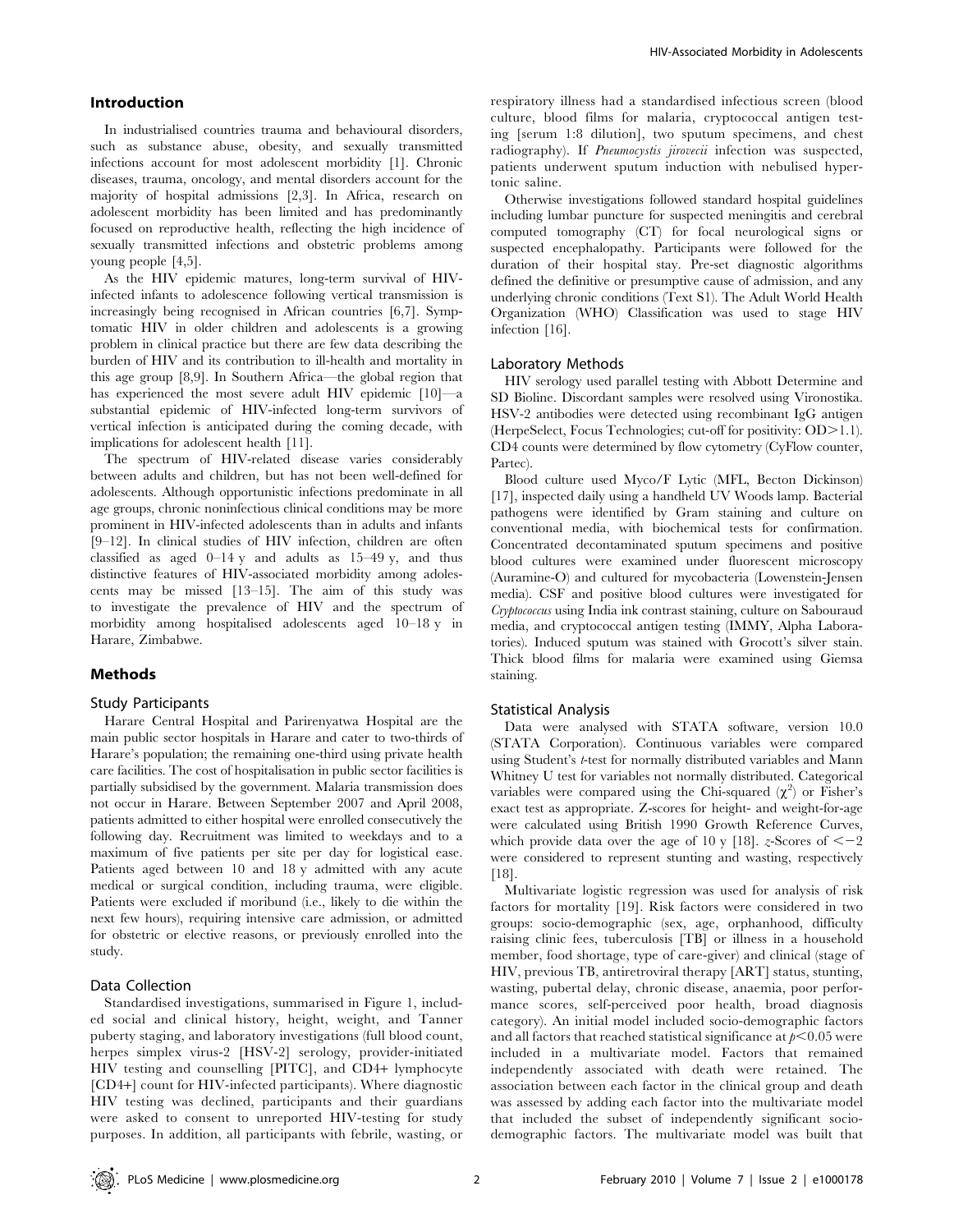

## Figure 1. Study recruitment procedure for eligible participants. doi:10.1371/journal.pmed.1000178.g001

included the subset of socio-demographic factors in the first multivariate model plus any clinical factors that were significant after adjusting for the socio-demographic factors. The final multivariate logistic regression model was reached by excluding single factors sequentially until all remaining factors were statistically significant.

# Ethical Considerations

Written consent was obtained from all participants and from guardians of participants aged below 16 y. Onward referral for HIV care services was made for all testing HIV-positive. Guardians were encouraged to disclose HIV status to HIVinfected participants who did not know their status. Ethical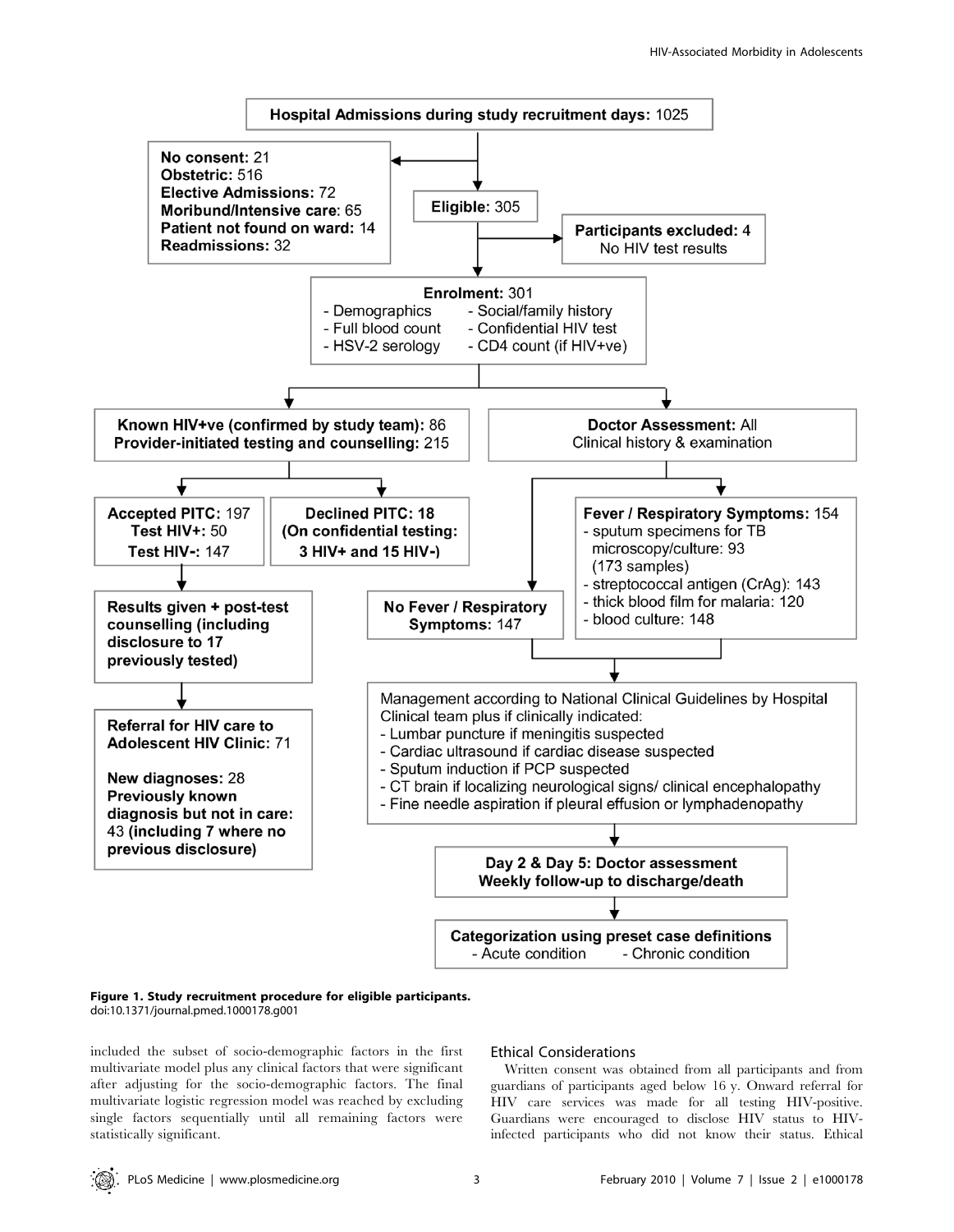approval for the study protocol was obtained from the Ethics Committees of the London School of Hygiene and Tropical Medicine and the Joint Research Ethics Committee at the University of Zimbabwe, Medical Research Council of Zimbabwe (MRCZ), Harare and Parirenyatwa Hospital Ethics Committees and the Institutional Review Board of the Biomedical Research and Training Institute.

## Results

# Baseline Participant Characteristics and HIV Diagnosis

Of 1,025 total adolescent hospital admissions, 340 were eligible. 301 participants were recruited, with a refusal rate of 6% (Figure 1). HIV prevalence was 46%. The median age was 13 y (interquartile range  $\text{IQR}$ : 11–16), and 43% of participants were female, with no significant association of age or sex by HIV status (Table 1). Four (1.3%) participants tested HSV-2 positive, of whom two were HIV-positive. HIV-infected participants were less likely to be married (1% versus 9%,  $p<0.032$ ), although the comparison was based on small numbers.

The median age at diagnosis of HIV infection was 12 y (IQR: 11–14). Of the 139 participants who were HIV-positive, 86 (62%) had tested prior to admission and knew their HIV status. Fifty participants tested positive following PITC; of these, 17 had tested HIV-positive previously but had not been told of their HIV infection. All guardians, however, agreed to disclosure to the participant with assistance of study counsellors. Only 18 (6%) participants declined PITC, of whom three were HIV-positive on

**Table 1.** Baseline demographic, clinical, and growth characteristics of adolescents admitted to hospital ( $n = 301$  unless specified otherwise).

| <b>Characteristic</b>                                        | n (%) of Participants   | $p$ -Value              |                          |
|--------------------------------------------------------------|-------------------------|-------------------------|--------------------------|
|                                                              | HIV-Infected, $n = 139$ | HIV-Negative, $n = 162$ |                          |
| Demographic                                                  |                         |                         |                          |
| Median age y (IQR) <sup>a</sup>                              | $13(11-15)$             | $13(11-16)$             | 0.14                     |
| Female                                                       | 65 (47)                 | 65 (40)                 | 0.25                     |
| Orphan (single or double)                                    | 111 (80)                | 58 (36)                 | < 0.001                  |
| Mother dead or known to be HIV-infected <sup>b</sup>         | 101(73)                 | 28 (17)                 | < 0.001                  |
| Married                                                      | 1(1)                    | 8(5)                    | 0.032                    |
| Currently attending school                                   | 97 (70)                 | 116 (72)                | 0.73                     |
| Previously tested for HIV                                    | 103 (74)                | 20(12)                  | < 0.001                  |
| HIV status already known by patient <sup>c</sup>             | 86 (62)                 | 20(12)                  | < 0.001                  |
| <b>Clinical</b>                                              |                         |                         |                          |
| Previous TB treatment                                        | 61(44)                  | 3(2)                    | < 0.001                  |
| Previously hospitalised more than once ( $n = 294$ )         | 39 (29)                 | 21(13)                  | < 0.001                  |
| WHO HIV clinical stage 3/4                                   | 115 (83)                |                         | $\overline{\phantom{0}}$ |
| Receiving antiretroviral therapy                             | 45 (32)                 |                         |                          |
| Self-rated general health "fair" or "poor"                   | 120 (86)                | 49 (30)                 | < 0.001                  |
| Poor performance scores (WHO scale 3/4) <sup>d</sup>         | 64 (46)                 | 20(12)                  | < 0.001                  |
| Median CD4+ count, cells/µl (IQR) $(n = 125)^{e,a}$          | 151 (57-328)            |                         |                          |
| <b>Growth and sexual development</b>                         |                         |                         |                          |
| Weight-for-age $z<-2$ (n = 266) <sup>t</sup>                 | 88 (72)                 | 29 (20)                 | < 0.001                  |
| Height-for-age $z < -2$ (n = 263) <sup>9</sup>               | 63 (52)                 | 32(23)                  | < 0.001                  |
| Body mass index $z < -2$ (n = 263) <sup>9</sup>              | 74 (73)                 | 28 (27)                 | < 0.001                  |
| Median mid-upper arm circumference, mm (IQR) $(n = 296)^{a}$ | 172.5 (147-190.5)       | 204.5 (180-231)         | < 0.001                  |
| Tanner's stage $1/2$ (those $\geq$ 14 y)                     | 21(15)                  | 4(2)                    | < 0.001                  |
| Occurrence of menarche (females only)                        | 18 (28)                 | 34 (52)                 | 0.005                    |
| Self-reported consensual sexual debut $(n = 150)^h$          | 6(9)                    | 18 (22)                 | 0.031                    |
| Self-reported forced sexual intercourse $(n = 147)^{i}$      | 5(8)                    | 4(5)                    | 0.46                     |

Data reported as percentage of patients and Chi-squared test used to compare HIV-infected and HIV-negative participants unless specified otherwise.

<sup>a</sup>Data reported as median, not as percentage of patients and Mann Whitney U test used for comparison of medians between HIV-infected and HIV-negative participants. <sup>b</sup>HIV-infected participants: 14 living mothers HIV-infected; HIV-negative participants: five living mothers HIV-infected.

<sup>c</sup>20 patients previously tested but HIV result not disclosed to patient.

decale 3, bedridden, <50% of the day during the last month; scale 4, bedridden, >50% of the day during the last month.<br>
Enata missing for 14 patients: six deaths before sample taken, one unable to venesest (severe wasting

<sup>e</sup>Data missing for 14 patients: six deaths before sample taken, one unable to venesect (severe wasting), seven inadequate volumes.

f Data missing for 35 patients due to inability to stand: 20 too ill, eight fractured lower limb, four chronic disability, three pathology in lower limb (two joint infection/one soft tissue infection).

<sup>9</sup>Data missing for 38 patients: 35 as for  $\frac{b}{r}$ , plus two unable to stand upright, one acute confusion.<br>hData pot available for 151 patients (72 patients HIV infected, 70 patients HIV pogative): 88 patien

<sup>h</sup>Data not available for151 patients (72 patients HIV-infected, 79 patients HIV-negative): 88 patients under 12 y, 63 patients too ill.

i Data missing for 154 patients: 151 as for f, three patients question not answered (two HIV-negative and one HIV-infected).

doi:10.1371/journal.pmed.1000178.t001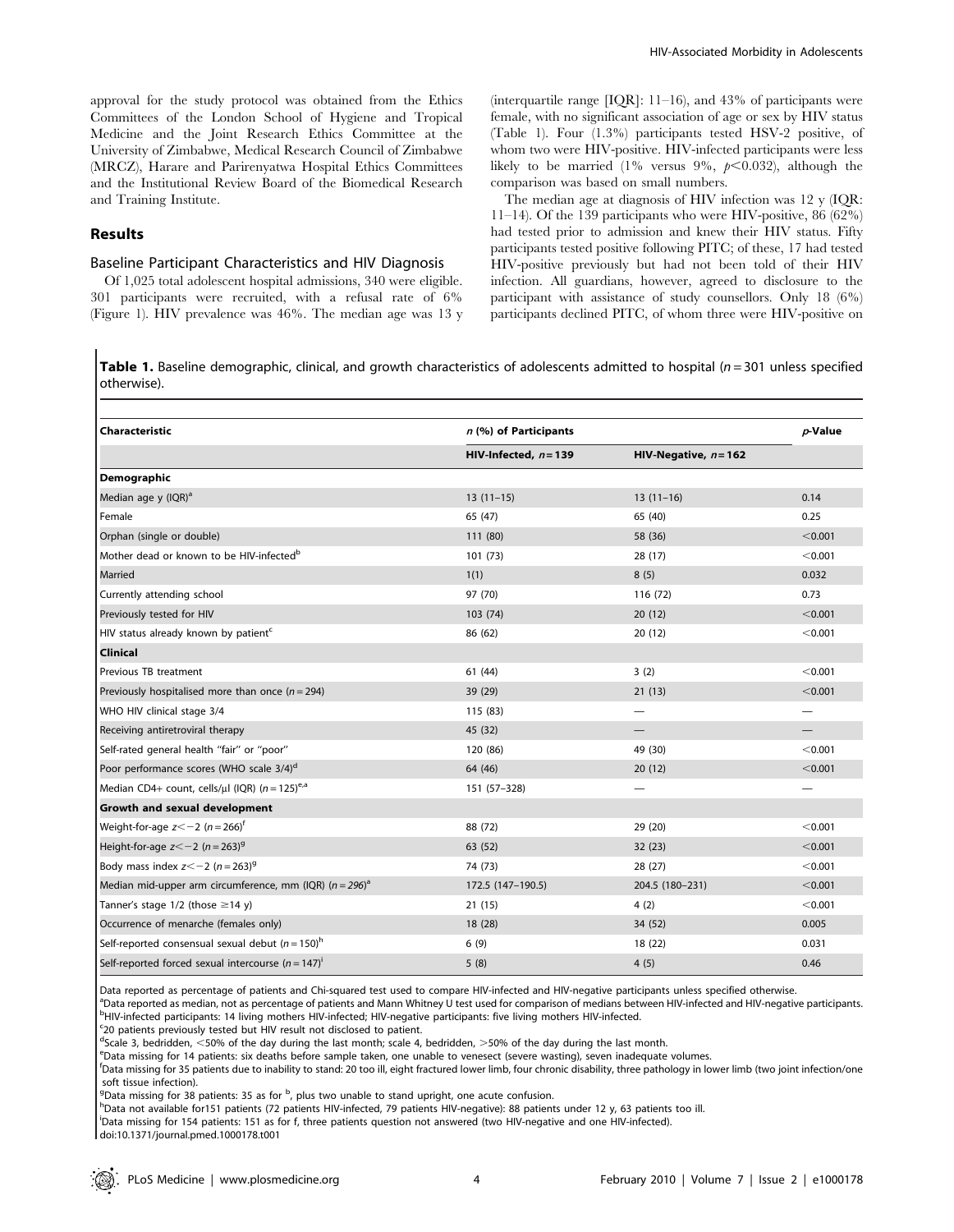unreported HIV testing and are likely to remain unaware of their HIV infection.

HIV-infected participants were significantly more likely to be orphans, previously treated for tuberculosis, previously hospitalised more than once, stunted, and pubertally immature (Tanner's stage 1/2 for participants aged 14 y or older, and girls less likely to have undergone menarche) (Table 1).

HIV-infected patients were profoundly immunosuppressed at presentation: 83% had WHO stage 3 or 4 disease and 58% had CD4+ T lymphocyte counts  $\langle 200 \text{ cells/}\mu$ l. Only 44 (43%) of the HIV-infected participants who had previously had an HIV test were on ART (for a median duration of 121 d).

# Causes of Hospitalisation and CD4+ Counts by Diagnostic Group

The most frequent diagnosis among HIV-infected participants was infection with tuberculosis, pneumonia, cryptococcosis, and blood stream infections being the most frequent diagnoses. Among HIV-negative participants, the commonest cause of admission was trauma, followed by acute exacerbations of chronic medical conditions, predominantly cardiac (Table 2). The median duration of stay in hospital for HIV-infected participants was 9 d (IQR 6– 16 d) and for HIV-negative participants 7 d (IQR 4–18 d).

The highest median CD4 counts were found in patients presenting with trauma or acute surgical causes conditions (455 and  $628$  cells/ $\mu$ l). Patients with blood stream infections, oesophageal candidiasis, and HIV-wasting syndrome had the lowest median CD4 counts  $(85, 77,$  and  $34$  cells/ $\mu$ l, respectively).

## Disease-Specific Microbiological Findings

113 (81%) and 41 (25%) of HIV-infected and HIV-negative admissions ( $p<0.001$ ) met criteria for the standardised infectious screen (see Methods), of whom 20 (18%) and two (5%) had positive blood cultures, respectively. The most frequently identified pathogens in HIV-infected participants were nontyphoidal Salmonella species and M. tuberculosis. Cryptococcus spp. were identified in blood culture in three patients, in cerebrospinal fluid (CSF) culture in five patients, and seven patients had a positive cryptococcal antigen (CrAg) only.

There were 27 TB diagnoses of which 13 were pulmonary TB: six were sputum smear- positive, one was culture-positive only, and six were radiological diagnoses (smear- and culture-negative pulmonary disease with failure to respond to broad-spectrum antibiotics, but response to TB treatment at  $1 \text{ mo}$ ). M. tuberculosis was identified in blood culture in five patients.

## Chronic Clinical Conditions

84 (28%) participants had underlying chronic medical conditions other than HIV (26% in HIV-infected versus 29% in HIVnegative,  $p<0.56$ ). In addition, 70% of HIV-infected participants had chronic skin complaints, although rarely responsible for admission (Table 3). Admission as a result of acute exacerbation of a chronic condition accounted for 26 (19%) and 44 (27%) admissions in HIV-infected and HIV-negative participants, respectively  $(p<0.082)$ . Chronic lung disease and cardiac disease were the most common serious HIV-related complications (Table 3). In HIV-negative participants, rheumatic heart disease was the most common chronic condition.

#### Causes of and Risk Factors for Death in Hospital

32/139 (23%) HIV-infected participants died in hospital compared with 11/162 (7%) HIV-negative participants (sex- and age-adjusted odds ratio [OR] for death for HIV-infected patients

3.7, 95% [confidence interval] CI 1.7–7.8,  $p<0.001$ ). Death was significantly associated with low CD4+ T lymphocyte count (74 versus 183 cells/ $\mu$ l,  $p < 0.0029$ ). The highest case-fatality rates among HIV-infected participants were from HIV wasting syndrome (53%), any malignancy (50%), and drug toxicity (50%), and among HIV-negative participants the highest casefatality rates were for malignancy (83%) (Table 4).

Of the considered socio-demographic risk factors, younger age and having a primary care-giver who was not the parent were associated with an increased risk of death (Table 5). After adjusting for these factors, advanced HIV disease, severe anaemia, TB treatment in the past, poor self-rated health, a chronic disease (except chronic skin disease), pubertal delay (Tanner puberty stage 1/2 in those aged 14 y or above), poor performance scores, wasting, and stunting were all associated with increased risk of death. In the final multivariate model, WHO stage 4 HIV infection (OR 2.8, 95% CI 1.1-7.1;  $p<0.032$ ), chronic disease (OR 2.8, 95% CI 1.3–6.0;  $p<0.009$ ), pubertal delay (OR 4.0, 95%) C.I 1.4–11.6;  $p<0.011$ ), and poor performance scores (OR 6.9, 95% C.I 3.0–15.8;  $p<0.001$ ) remained independently associated with increased risk of death.

### **Discussion**

The main finding of this study is that HIV is now the single most common cause of acute admission and in-hospital death among adolescents in Harare. HIV-infected adolescents were profoundly immunosuppressed, and the median CD4 count  $(51 \text{ cells/}\mu\text{l})$  was similar to that reported in other studies of hospitalised African adults in the pre-ART era [20,21]. The spectrum of HIVassociated infections was also similar to that reported in African adults in the pre-ART era [15]. However, adolescents had an additional and heavy burden of chronic complications—such as growth failure and lung and cardiac disease—that have typically been reported in vertically HIV-infected children [22–24]. In this study, underlying chronic complications were associated with an increased risk of in-hospital death.

We found an equal sex distribution of HIV infection, low rates of self-reported sexual debut, and a much lower prevalence of HSV-2 infection than would be anticipated for sexually acquired HIV in southern Africans [25]. These findings, along with strong associations with orphanhood and the chronic complications discussed above, and negative association with marriage (given that marriage at young age increases risk of HIV for young African girls [26]), all favour long-term survival following mother-to-child transmission as the source of HIV infection in most of our participants. Also notable is the fact that Zimbabwe has had an unusually good safety record for preventing percutaneous HIV from early on in the HIV epidemic [27], and population-based HIV prevalence surveys among older children in southern Africa have documented substantial HIV prevalence rates with equal gender distribution [28,29]. The widely held perception is that HIV progresses rapidly in HIV-infected infants with a median survival of 2 y [30], and thus survival to late childhood and adolescence with untreated HIV has been considered extremely unusual. Our study, however, demonstrates that long-term survival occurs and is now a major cause of morbidity among adolescents.

Diagnosis of HIV infection was frequently delayed in this age group until presentation with advanced HIV disease. A substantial minority had not been diagnosed with HIV before hospitalisation, and most others reported relatively recent diagnosis following a prolonged history of recurrent infections. The beneficial effects of early diagnosis and ART on reducing the risk of opportunistic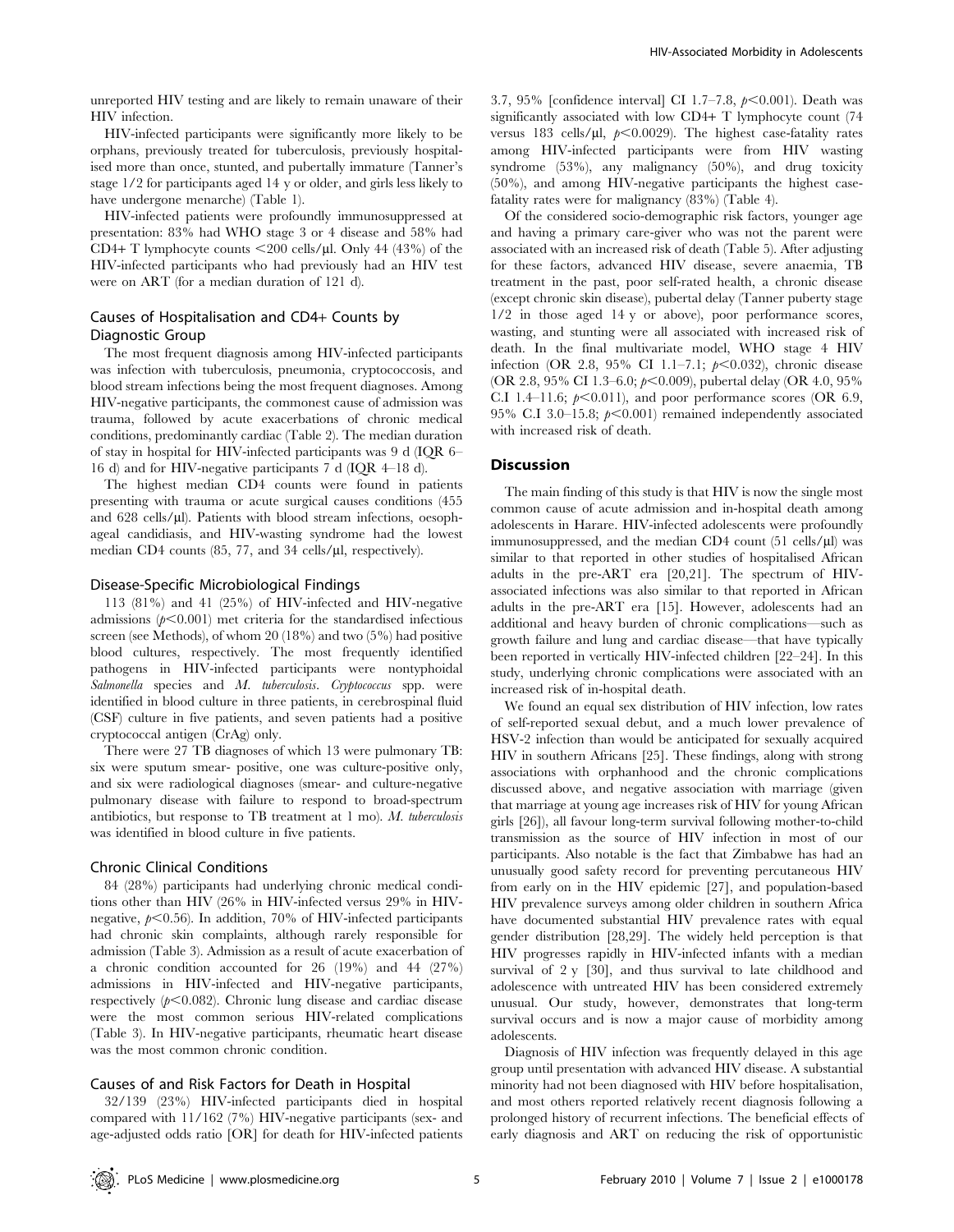Table 2. Causes of admission among adolescents admitted to hospital.

| <b>Cause of Admission (Up</b><br>to Four Causes Allowed) | <b>Condition</b>                                                 | n (%) of Participants      |                                   | $p$ -Value             |
|----------------------------------------------------------|------------------------------------------------------------------|----------------------------|-----------------------------------|------------------------|
|                                                          |                                                                  | HIV-Infected,<br>$n = 139$ | <b>HIV-Negative,</b><br>$n = 162$ |                        |
| Infection                                                |                                                                  | 96 $(69)^a$                | 30 $(19)^a$                       | $<$ 0.001 $^{\circ}$   |
| <b>Mycobacterial disease</b>                             | Any mycobacterial disease                                        | 25 (18)                    | 3(2)                              |                        |
|                                                          | Tuberculosis <sup>b</sup>                                        | 24                         | 3                                 |                        |
|                                                          | Mycobacterium avium-intracellulare disease                       | $\mathbf{1}$               | $\pmb{0}$                         |                        |
| <b>Bacterial infection</b>                               | Any bacterial infection                                          | 65 (47)                    | 20(12)                            |                        |
|                                                          | Acute pneumonia                                                  | 24                         | $\mathbf{1}$                      |                        |
|                                                          | <b>Bronchitis</b>                                                | 9                          | $\overline{2}$                    |                        |
|                                                          | Meningitis                                                       | 9                          | $\overline{2}$                    |                        |
|                                                          | Soft tissue or bone/joint infection                              | $\overline{2}$             | 5                                 |                        |
|                                                          | Enteritis                                                        | 5                          | 3                                 |                        |
|                                                          | Urinary tract infection                                          | $\mathbf{1}$               | $\mathbf{1}$                      |                        |
|                                                          | <b>ENT</b> infection                                             | $\mathbf{0}$               | $\overline{2}$                    |                        |
|                                                          | Sexually transmitted infection                                   | $\mathbf{1}$               | $\mathbf{1}$                      |                        |
|                                                          | Blood stream infection <sup>c</sup>                              | 12                         | $\mathbf{1}$                      |                        |
|                                                          | Organ abscess <sup>d</sup>                                       | $\overline{2}$             | $\overline{2}$                    |                        |
| <b>Fungal Infection</b>                                  | Any fungal infection                                             | 35 (25)                    | 0(0)                              |                        |
|                                                          | Cryptococcosis                                                   | 15                         | $\pmb{0}$                         |                        |
|                                                          | Oesophageal candidiasis                                          | 21                         | $\pmb{0}$                         |                        |
|                                                          | PCP                                                              | $\mathbf{1}$               | $\pmb{0}$                         |                        |
| <b>Other infection</b>                                   | Any other infection                                              | 8(6)                       | 10(6)                             |                        |
|                                                          | Malaria                                                          | $\overline{2}$             | 5                                 |                        |
|                                                          | Viral                                                            | 3                          | 3                                 |                        |
|                                                          | Other <sup>e</sup>                                               | 3                          | $\overline{2}$                    |                        |
| <b>HIV wasting syndrome</b>                              |                                                                  | 15 $(11)^a$                | $\qquad \qquad -$                 |                        |
| <b>Traumatic injury</b>                                  |                                                                  | 4 $(3)^a$                  | 53 $(33)^a$                       | < 0.001                |
|                                                          | Road-traffic accident                                            | $\mathbf 0$                | 19                                |                        |
|                                                          | Assault                                                          | $\mathbf{1}$               | $\overline{4}$                    |                        |
|                                                          | Accident in the home                                             | 3                          | 30                                |                        |
|                                                          | Complications of previous trauma                                 | $\mathbf{1}$               | 6                                 |                        |
| Overdose/other psychiatric disorder                      |                                                                  | 1 $(0.7)^a$                | 18 $(11)^a$                       | $<$ 0.001 <sup>a</sup> |
| Acute surgical                                           |                                                                  | 2 $(1.4)^a$                | 15 $(9)^a$                        | 0.003 <sup>a</sup>     |
| <b>Acute medical noninfectious</b>                       |                                                                  | 53 $(48)^a$                | 52 $(38)^a$                       | 0.080 <sup>a</sup>     |
|                                                          | Stroke                                                           | 4                          | 0                                 |                        |
|                                                          | Cardiac failure                                                  | 9                          | $12\,$                            |                        |
|                                                          | Exacerbation of chronic condition other than cardiac/respiratory | $\mathbf{1}$               | 16                                | $\qquad \qquad -$      |
|                                                          | Malignancy                                                       | 8                          | $\boldsymbol{6}$                  |                        |
|                                                          | Severe anaemia (Hb<7g/dl)                                        | 34                         | 14                                | —                      |
|                                                          | Drug toxicity <sup>f</sup>                                       | $\overline{4}$             | $\pmb{0}$                         |                        |
|                                                          | Malnutrition                                                     | 3                          | $\mathbf{1}$                      |                        |
|                                                          | Other <sup>g</sup>                                               | $\overline{4}$             | 12                                |                        |

aData indicate the numbers and percentages of patients with  $\geq 1$  diagnosis in that category.<br>PHIV inforted pulmonany 12 (five smoor positive, and sulture positive apply six radiological).

<sup>b</sup>HIV-infected: pulmonary, 12 (five smear-positive, one culture-positive only, six radiological); blood culture-positive, 4; TB meningitis, 2 (one with concurrent disseminated lymphadenopathy); unilateral pleural effusion, 3; arthritis confirmed on synovial biopsy, 1; miliary shadowing, 1; abdominal para-aortic lymphadenopathy

confirmed on fine needle aspirate, 1; HIV-negative: pulmonary, 1 (smear-positive); blood culture-positive, 1; pericardial effusion, 1.

c HIV-infected: nontyphoidal Salmonella spp, 1; Staphylococcus aureus, 2; lactose-fermenting coliforms, 1; nonlactose-fermenting coliforms (except Salmonella spp), 1; Group D Streptococcus, 1; HIV-negative: S. aureus, 1.

HIV-infected: empyema, 2; HIV-negative: intracranial abscess, 2.

e HIV-infected: scabies, 2; self-limiting fever, 1; HIV-negative: rheumatic fever, 1, self-limiting fever, 1.

f Stevens Johnsons syndrome secondary to cotrimoxazole, 2; hepatitis secondary to nevirapine, 1; lactic acidosis secondary to stavudine, 1.

g HIV-infected: anal fissures, 1; renal condition (one renal failure and one glomerulonephritis), 2; deep vein thrombosis, 1; HIV-negative: renal condition (two

glomerulonephritis and three nephrotic syndrome), 5; dysfunctional uterine bleeding, 3; gastritis, 2; hepatitis, 1; pellagra, 1.

ENT, ear, nose, and throat; PCP, pneumocystis pneumonia.

doi:10.1371/journal.pmed.1000178.t002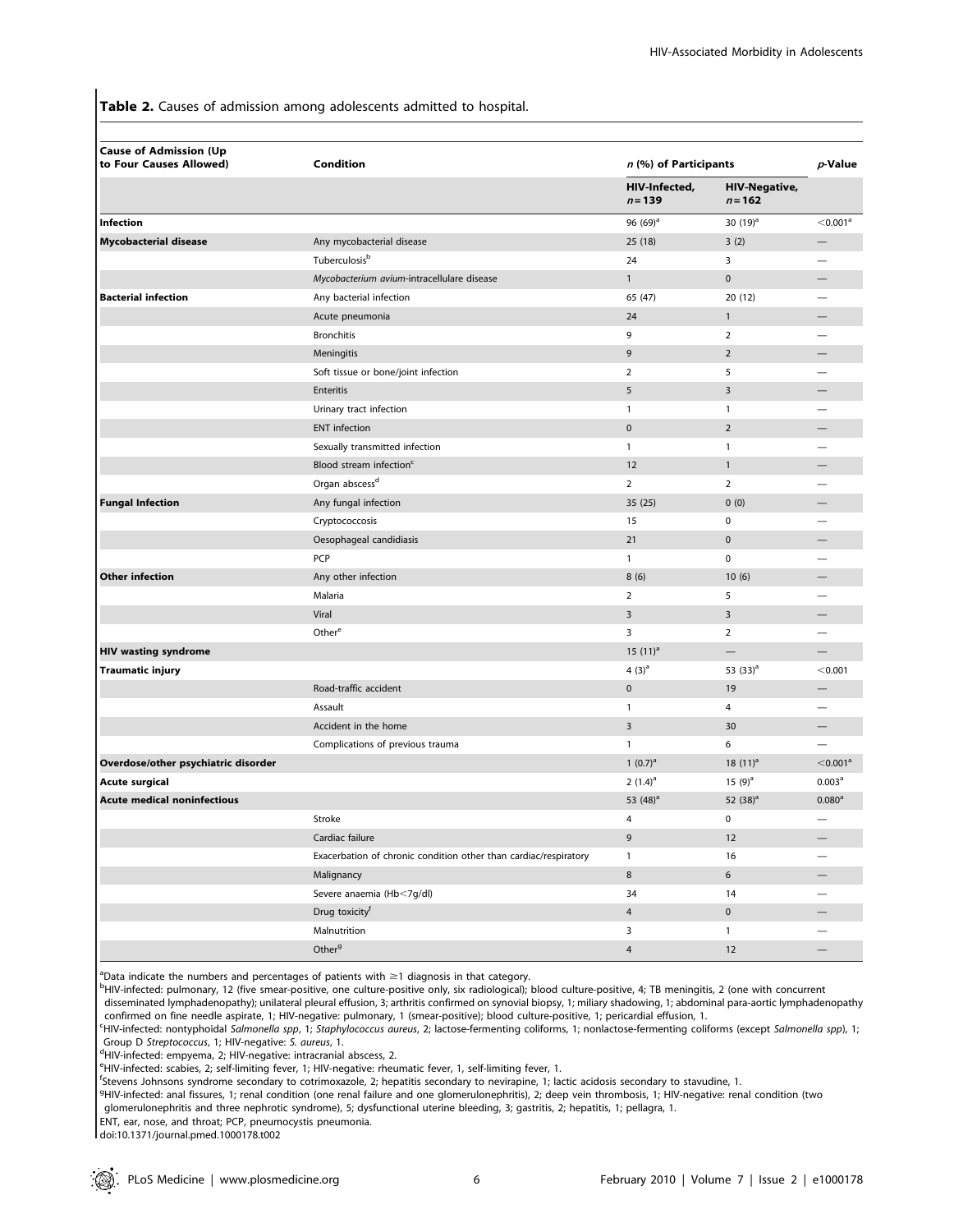Table 3. Chronic conditions among adolescents admitted to hospital.

| <b>Chronic Condition</b>          | n (%) of Participants   | $p$ -Value              |         |
|-----------------------------------|-------------------------|-------------------------|---------|
|                                   | HIV-Infected, $n = 139$ | HIV-Negative, $n = 162$ |         |
| Chronic lung disease <sup>a</sup> | 17 (12)                 | 0(0)                    | < 0.001 |
| Cardiac disease                   | 9(6)                    | 12(7)                   | 0.72    |
| Rheumatic heart disease           | 0                       | 9                       |         |
| Cor-pulmonale <sup>b</sup>        | $\pmb{0}$               | $\pmb{0}$               |         |
| Dilated cardiomyopathy            | 9                       | 1                       | –       |
| Other                             | $\mathbf{1}$            | $\overline{2}$          |         |
| <b>Diabetes</b>                   | 0(0)                    | 7(4)                    | 0.017   |
| Epilepsy                          | 0(0)                    | 3(2)                    | 0.093   |
| Asthma                            | 0(0)                    | 4(2)                    | 0.093   |
| Chronic skin disease              | 97 (70)                 | 11(7)                   | < 0.001 |
| Other chronic                     | 23(17)                  | 25(15)                  | 0.63    |
| Neurological                      | $\overline{7}$          | $\overline{2}$          |         |
| Malignancy <sup>c</sup>           | 8                       | 6                       |         |
| Haematological                    | $\mathbf{1}$            | 3                       |         |
| Chronic infection/inflammation    | 1                       | 5                       |         |
| Blindness                         | 4                       | $\mathbf 0$             |         |
| Polyarthritis                     |                         | $\overline{2}$          |         |
| Congenital                        |                         | 7                       |         |

<sup>a</sup>Static radiological appearance of focal scarring, and/or opacification, and/or cystic changes, and/or bronchial wall thickening, plus negative TB smears and cultures from current episode, plus  $\geq$  of the following: clubbing, recurrent (at least two) episodes of cough productive of copious amounts of purulent sputum in the last 3 mo, persistent fine basal crepitations, and/or wheezes on auscultation, cor pulmonale.

 $^{\text{b}}$ Meets above case definition for chronic lung disease plus echocardiographic finding of right ventricular enlargement or  $\geq$  0 f the following: ascites, hepatomegaly, raised jugular venous pressure, ankle oedema.

c HIV-infected: 4, Kaposi Sarcoma; 2, Non-Hodgkins's lymphoma; 1, osteogenic sarcoma; 1, cholangiocarcinoma. HIV-negative: 3, haematological malignancy; 2, intracranial tumours; 1, myxoid neurofibroma.

doi:10.1371/journal.pmed.1000178.t003

infections and chronic complications, reducing mortality, and improving growth are well-recognised in children [31]. In addition to the high risk of irreversible complications, older age at diagnosis and delay in starting ART may potentially result in suboptimal immune response [32,33] and blunted catch-up growth and pubertal development [34,35].

Although the phenomenon of long-term survival in HIVinfected infants is well recognised in Zimbabwe, several factors unique to this age group may be creating both demand and supply-side barriers to diagnostic testing: in contrast to adults, there are no free-standing counselling and testing services for under 16-y-olds in Zimbabwe, and there are also legal barriers to

# Table 4. Causes of death among adolescents admitted to hospital.

| <b>Cause of Death</b>        | n (%) of Deaths       |                       | n Died/Total (Case Fatality Rate) |  |
|------------------------------|-----------------------|-----------------------|-----------------------------------|--|
|                              | HIV-Infected $(n=32)$ | HIV-Negative $(n=11)$ |                                   |  |
| Tuberculosis                 | 4(13)                 | 1(9)                  | 5/27(19)                          |  |
| Pneumonia                    | 3(9)                  | 1(9)                  | 4/25(16)                          |  |
| Meningitis                   | 2(6)                  | 1(9)                  | 3/11(27)                          |  |
| Bloodstream infection        | 2(6)                  | $\mathbf{0}$          | 2/13(15)                          |  |
| Other infection <sup>a</sup> | 1(3)                  | 1(9)                  | 2/11(18)                          |  |
| Cryptococcosis               | 6(19)                 | $\mathbf{0}$          | 6/15(40)                          |  |
| HIV wasting syndrome         | 8(25)                 | $\mathbf 0$           | 8/15(53)                          |  |
| Drug toxicity                | 2(6)                  | $\mathbf{0}$          | 2/4(50)                           |  |
| Malignancy                   | 4(13)                 | 5(46)                 | 9/14(64)                          |  |
| Cardiac failure              | $\mathbf{0}$          | 2(18)                 | 2/21(10)                          |  |

The median time to death was 12 d (IQR 4–21 d) in HIV-infected and 10 d (IQR 6–20 d) in HIV-negative participants. <sup>a</sup>HIV-infected, empyema; HIV-negative, osteomyelitis.

doi:10.1371/journal.pmed.1000178.t004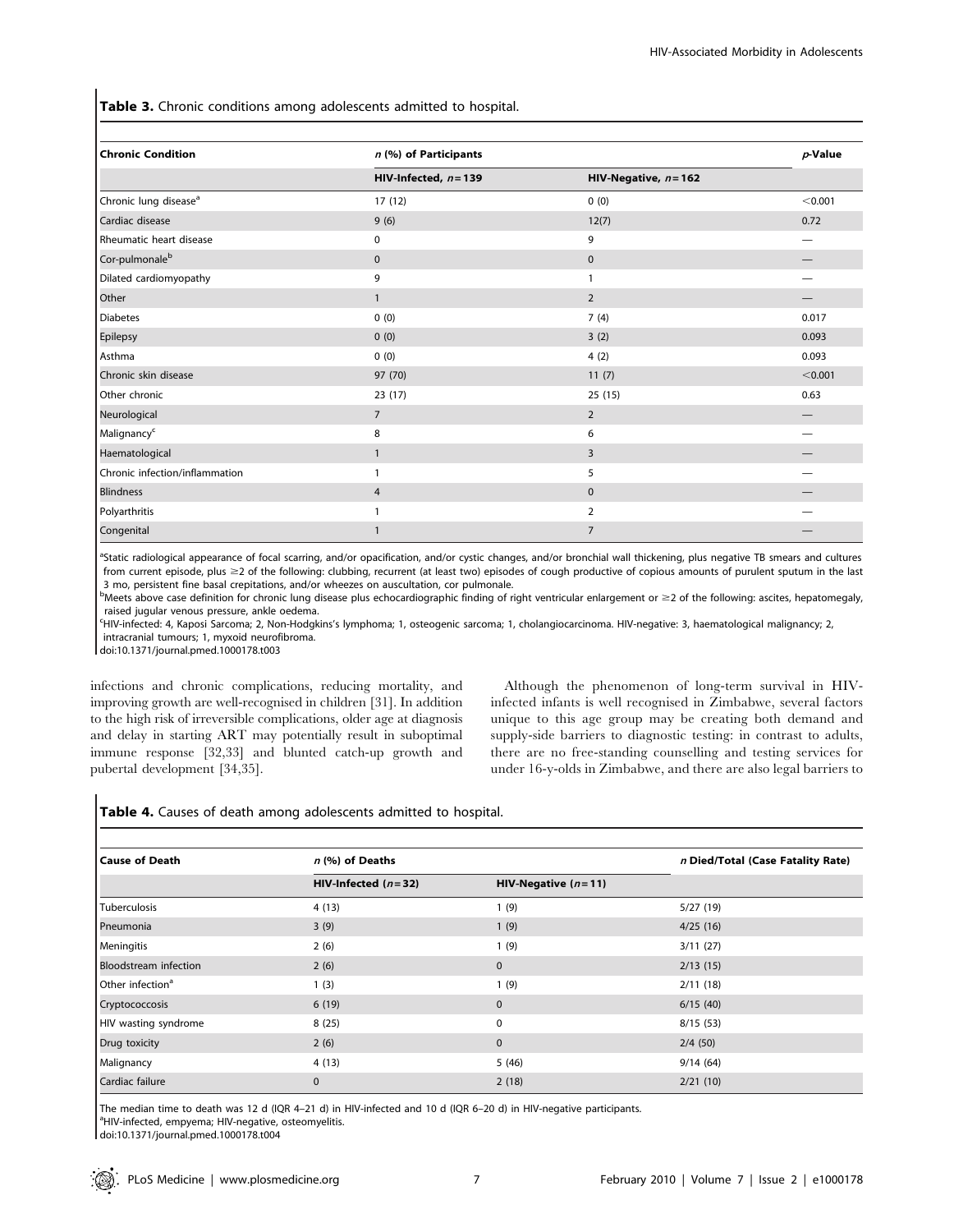**Table 5.** Risk factors for death among adolescents admitted to hospital  $(n = 301)$  unless specified).

| Variable                                           | n Died/Total (%) | Univariate OR (95% CI) <sup>a</sup> | $p$ -Value               | <b>Final Multivariate</b><br>OR <sup>b</sup> (95% CI) | $p$ -Value |
|----------------------------------------------------|------------------|-------------------------------------|--------------------------|-------------------------------------------------------|------------|
| Sociodemographic                                   |                  |                                     |                          |                                                       |            |
| Age                                                |                  |                                     |                          |                                                       |            |
| $15 - 18y$                                         | 5/84(6)          | 1.0                                 |                          | 1.0                                                   |            |
| 12 to $<$ 15 y                                     | 27/129 (21)      | $4.2(1.5-11.4)$                     | 0.005                    | $2.5(0.8 - 7.4)$                                      | 0.11       |
| $<$ 12 $y$                                         | 11/88 (13)       | $2.3(0.7-6.8)$                      | 0.15                     | $2.0(0.6 - 7.0)$                                      | 0.25       |
| <b>Primary caregiver</b>                           |                  |                                     |                          |                                                       |            |
| Biological parent                                  | 12/126 (10)      | 1.0                                 |                          | 1.0                                                   |            |
| Not biological parent                              | 31/175 (18)      | $2.0(1.0-4.2)$                      | 0.05                     | $1.3(0.5-2.9)$                                        | 0.60       |
| Clinical                                           |                  |                                     |                          |                                                       |            |
| HIV WHO stage                                      |                  |                                     |                          |                                                       |            |
| HIV-negative                                       | 11/162(7)        | 1.0                                 | $\overline{\phantom{0}}$ | 1.0                                                   |            |
| HIV-infected and stage 1/2                         | 2/24(8)          | $1.2(0.3-5.7)$                      | 0.85                     | $1.0(0.2-5.7)$                                        | 0.99       |
| HIV-infected and stage 3                           | 5/36(14)         | $1.6(0.5-5.1)$                      | 0.42                     | $1.6(0.5-5.4)$                                        | 0.49       |
| HIV-infected and stage 4                           | 25/79 (32)       | $5.1(2.3-11.4)$                     | 0.0001                   | $2.8(1.1 - 7.1)$                                      | 0.03       |
| Previously treated for TB                          |                  |                                     |                          |                                                       |            |
| Yes                                                | 25/237 (11)      | 1.0                                 |                          | 1.0                                                   |            |
| No                                                 | 18/64 (28)       | $2.4(1.2-4.9)$                      | 0.02                     | $1.3(0.6-3.2)$                                        | 0.53       |
| Poor performance score (WHO scale 3/4)             |                  |                                     |                          |                                                       |            |
| No                                                 | 12/217(6)        | 1.0                                 |                          | 1.0                                                   |            |
| Yes                                                | 31/84 (37)       | $8.2$ (3.9-17.3)                    | 0.0001                   | $6.9(3.0-15.8)$                                       | 0.0001     |
| Self-perceived poor health                         |                  |                                     |                          |                                                       |            |
| No                                                 | 8/132(6)         | 1.0                                 |                          | 1.0                                                   |            |
| Yes                                                | 35/169 (21)      | $3.0(1.3-6.9)$                      | 0.01                     | $0.4(0.1-1.5)$                                        | 0.19       |
| Pubertal delay (Tanner's stage 1/2 in those ≥14 y) |                  |                                     |                          |                                                       |            |
| No                                                 | 34/276 (12)      | 1.0                                 |                          | 1.0                                                   |            |
| Yes                                                | 9/25(36)         | $3.1(1.2 - 8.1)$                    | 0.021                    | $4.0(1.4 - 11.6)$                                     | 0.01       |
| Stunting (height-for-age $z<$ -2) (n = 263)        |                  |                                     |                          |                                                       |            |
| No                                                 | 11/168(7)        | 1.0                                 |                          | 1.0                                                   |            |
| Yes                                                | 17/95 (18)       | $3.1(1.3 - 7.3)$                    | 0.01                     | $1.2(0.5-3.2)$                                        | 0.69       |
| Wasting (weight-for-age $z < -2$ ) (n = 266)       |                  |                                     |                          |                                                       |            |
| No                                                 | 6/149(4)         | 1.0                                 |                          | 1.0                                                   |            |
| Yes                                                | 23/117 (20)      | $5.2$ (2.0-13.7)                    | 0.001                    | $2.1(0.6-6.9)$                                        | 0.23       |
| Chronic disease (other than skin disease)          |                  |                                     |                          |                                                       |            |
| No                                                 | 22/217 (10)      | 1.0                                 |                          | 1.0                                                   |            |
| Yes                                                | 21/84(25)        | $2.7(1.3-5.3)$                      | 0.005                    | $2.8(1.3-6.0)$                                        | 0.009      |
| Haemoglobin (n = 282)                              |                  |                                     |                          |                                                       |            |
| >11g/dl                                            | 12/124 (10)      | 1.0                                 |                          | 1.0                                                   |            |
| 7.0-10.9 g/dl                                      | 13/110 (12)      | $1.0(0.4-2.4)$                      | 0.97                     | $0.4(0.1-1.1)$                                        | 0.07       |
| $<$ 7.0 g/dl                                       | 14/48 (29)       | $3.6(1.5-8.7)$                      | 0.005                    | $0.8$ $(0.3-2.5)$                                     | 0.72       |

<sup>a</sup>Adjusted for age group and type of primary caregiver.

<sup>b</sup>Adjusted for HIV stage, chronic disease, pubertal delay, and performance score.

doi:10.1371/journal.pmed.1000178.t005

testing without the permission of the legal guardian, who may be incapacitated or absent. Reluctance of guardians to disclose the true nature of the underlying illness was also apparent in that a substantial minority of our HIV-infected participants had not been told their previous test results. Clear advice to health professionals to offer PITC and to assist guardians with disclosure may improve timely diagnosis and adherence to subsequent ART [36].

Our study was hospital-based and therefore likely to be biased towards sicker patients and more severe HIV-associated complications. One of the study sites was based at a referral hospital, which may have resulted in a higher proportion of specialist diagnoses such as cancer. Both hospitals had ART clinics, but only nine (6%) of the HIV-infected participants were admitted from these. The vast majority of our participants (87%) were referred directly from primary health care clinics or through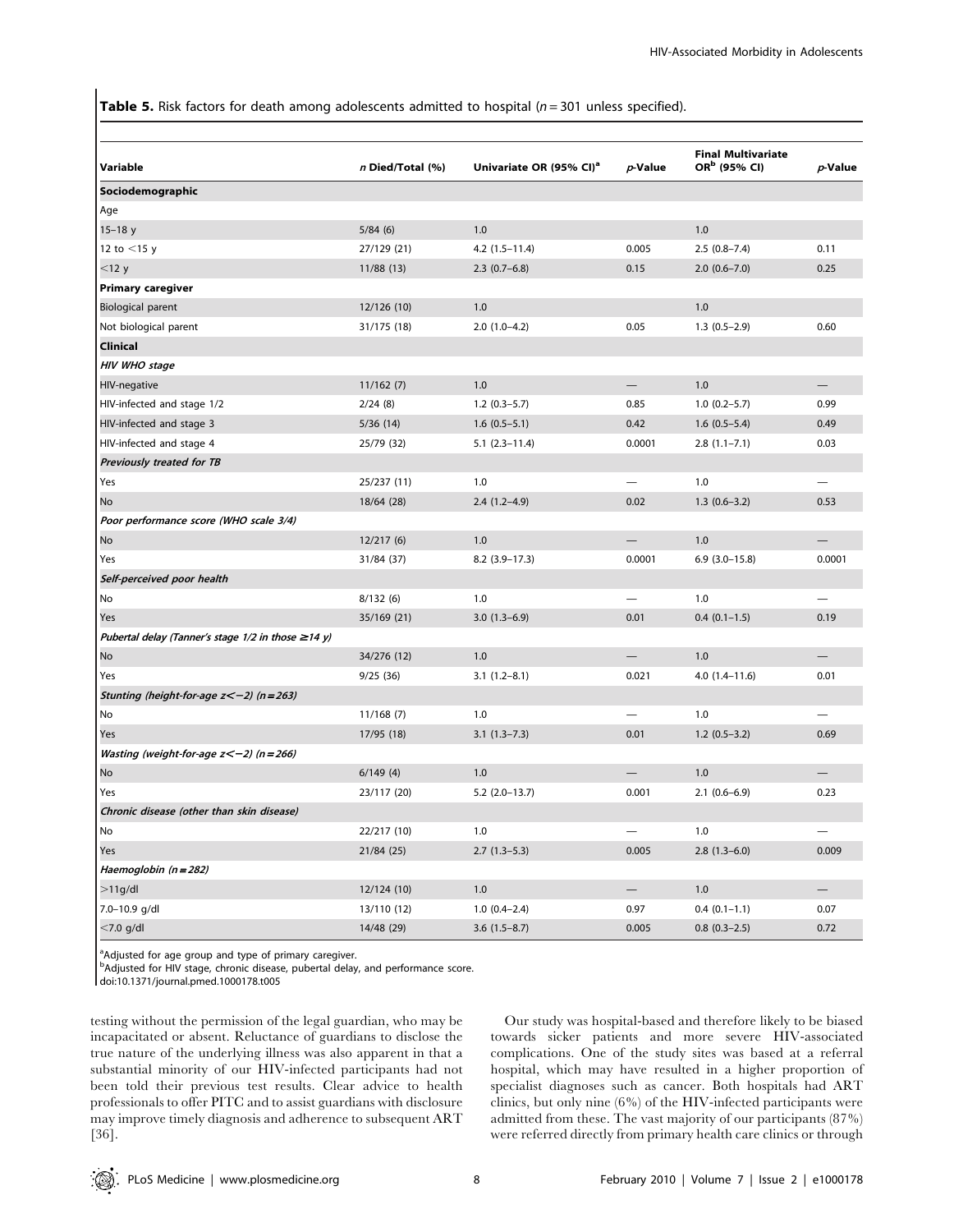hospital casualty departments, and the only local alternatives to these two hospitals are private facilities. Our results are, therefore, likely to be representative of the pattern of acute severe morbidity and mortality in Harare. Judging by the high numbers of adolescents attending HIV care clinics throughout Zimbabwe [37], our results may also be more generally representative. Zimbabwe is unusual in having had high HIV prevalence in antenatal clinic attendees from the early 1990s [38], and so may be a few years ahead of other countries in the region with respect to the subsequent epidemic of adolescent survivors.

HIV-related morbidity and mortality, most likely reflecting long-term survival from the paediatric HIV epidemic in the 1990s, is now a major cause of adolescent morbidity and mortality in Harare. Recognition of the high burden of HIV in acutely unwell older children and adolescents is needed to stimulate earlier diagnosis and improve access to HIV care for this previously neglected age group. Our results strongly support implementation of PITC for all patients in this age group attending health facilities, ideally at the primary care as well as hospital level, so that diagnosis is made and treatment can be started before patients are critically ill.

# Supporting Information

Text S1 Case definitions used during the present study.

## References

- 1. Sells CW, Blum RW (1996) Morbidity and mortality among US adolescents: an overview of data and trends. Am J Public Health 86: 513–519.
- 2. Caflisch M, Alvin P (2000) Management of adolescents in pediatric hospitals. A national survey. Arch Pediatr 7: 732–737.
- 3. Rosen EU (1988) Adolescent health problems–can paediatricians in the RSA cope? S Afr Med J 73: 337–339.
- 4. Obasi AI, Balira R, Todd J, Ross DA, Changalucha J, et al. (2001) Prevalence of HIV and Chlamydia trachomatis infection in 15–19-year olds in rural Tanzania. Trop Med Int Health 6: 517–525.
- 5. Agyei WK, Epema EJ, Lubega M (1992) Contraception and prevalence of sexually transmitted diseases among adolescents and young adults in Uganda. Int J Epidemiol 21: 981–988.
- 6. Stover J, Walker N, Grassly NC, Marston M (2006) Projecting the demographic impact of AIDS and the number of people in need of treatment: updates to the Spectrum projection package. Sex Transm Infect 82: iii45–iii50.
- 7. Marston M, Zaba B, Salomon JA, Brahmbhatt H, Bagenda D (2005) Estimating the net effect of HIV on child mortality in African populations affected by generalized HIV epidemics. J Acquir Immune Defic Syndr 38: 219–227.
- 8. Walker AS, Mulenga V, Sinyinza F, Lishimpi K, Nunn A, et al. (2006) Determinants of survival without antiretroviral therapy after infancy in HIV-1 infected Zambian children in the CHAP Trial. J Acquir Immune Defic Syndr 42: 637–645.
- 9. Ferrand RA, Luethy R, Bwakura F, Mujuru H, Miller RF, et al. (2007) HIV infection presenting in older children and adolescents: a case series from Harare, Zimbabwe. Clin Infect Dis 44: 874–878.
- 10. UNAIDS (2008) Report on the global HIV/AIDS epidemic. Geneva: UNAIDS.
- 11. Ferrand RA, Corbett EL, Wood R, Hargrove J, Ndhlovu CE, et al. (2009) AIDS among older children and adolescents in Southern Africa: projecting the time course and magnitude of the epidemic. Aids 23: 2039–2046.
- 12. Shah I (2005) Age related clinical manifestations of HIV infection in Indian children. J Trop Pediatr 51: 300–303.
- 13. Bakaki P, Kayita J, Moura Machado JE, Coulter JB, Tindyebwa D, et al. (2001) Epidemiologic and clinical features of HIV-infected and HIV-uninfected Ugandan children younger than 18 months. J Acquir Immune Defic Syndr 28: 35–42.
- 14. Bobat R, Coovadia H, Moodley D, Coutsoudis A (1999) Mortality in a cohort of children born to HIV-1 infected women from Durban, South Africa. S Afr Med J 89: 646–648.
- 15. Grant AD, Djomand G, Smets P, Kadio A, Coulibaly M, et al. (1997) Profound immunosuppression across the spectrum of opportunistic disease among hospitalized HIV-infected adults in Abidjan, Cote d'Ivoire. AIDS 11: 1357–1364.
- 16. World Health Organization (2005) Interim WHO clinical staging of HIV/AIDS and HIV/AIDS case definitions for surveillance- African Region. Geneva: World Health Organization.
- 17. Archibald LK, McDonald LC, Addison RM, McKnight C, Byrne T, et al. (2000) Comparison of BACTEC MYCO/F LYTIC and WAMPOLE

Found at: doi:10.1371/journal.pmed.1000178.s001 (0.04 MB DOC)

# Acknowledgments

We would like to thank the ward doctors and nurses, and hospital clerks for their assistance with the study; Charles Bannerman for performing echocardiograms; and Reggie Mutetwa for performing HSV-2 serology.

## Author Contributions

ICMJE criteria for authorship read and met: RAF TB PM NL KN HM CEN SM FMC DMG ELC. Agree with the manuscript's results and conclusions: RAF TB PM NL KN HM CEN SM FMC DMG ELC. Designed the experiments/the study: RAF KN ELC. Analyzed the data: RAF TB ELC. Collected data/did experiments for the study: RAF TB PM. Enrolled patients: RAF HM. Wrote the first draft of the paper: RAF. Contributed to the writing of the paper: RAF NL KN HM CEN SM FMC DMG ELC. Conceived the idea of the study: ELC RAF. All authors were involved in discussions on the study and contributed to the design of the study and to writing of the paper. All authors have seen and approved the final version. Microscopy, culture, and identification of the isolates for the specimens collected for this study: PM. Advised on data analysis: NL. Clinical management of some of the patients: HM. Contributed to the mentorship of RAF: CEN.

ISOLATOR 10 (lysis-centrifugation) systems for detection of bacteremia, mycobacteremia, and fungemia in a developing country. J Clin Microbiol 38: 2994–2997.

- 18. Cole TJ (1997) Growth monitoring with the British 1990 growth reference. Arch Dis Child 76: 47–49.
- 19. Victora CG, Huttly SR, Fuchs SC, Olinto MT (1997) The role of conceptual frameworks in epidemiological analysis: a hierarchical approach. Int J Epidemiol 26: 224–227.
- 20. Corbett EL, Churchyard GJ, Charalambos S, Samb B, Moloi V, et al. (2002) Morbidity and mortality in South African gold miners: impact of untreated disease due to human immunodeficiency virus. Clin Infect Dis 34: 1251–1258.
- 21. Grant AD, Sidibe K, Domoua K, Bonard D, Sylla-Koko F, et al. (1998) Spectrum of disease among HIV-infected adults hospitalised in a respiratory medicine unit in Abidjan, Cote d'Ivoire. Int J Tuberc Lung Dis 2: 926–934.
- Jeena PM, Coovadia HM, Thula SA, Blythe D, Buckels NJ, et al. (1998) Persistent and chronic lung disease in HIV-1 infected and uninfected African children. Aids 12: 1185–1193.
- 23. Arpadi SM (2000) Growth failure in children with HIV infection. J Acquir Immune Defic Syndr 25: S37–S42.
- 24. Buchacz K, Rogol AD, Lindsey JC, Wilson CM, Hughes MD, et al. (2003) Delayed onset of pubertal development in children and adolescents with perinatally acquired HIV infection. J Acquir Immune Defic Syndr 33: 56–65.
- 25. Weiss HA, Buve A, Robinson NJ, Van Dyck E, Kahindo M, et al. (2001) The epidemiology of HSV-2 infection and its association with HIV infection in four urban African populations. AIDS 15: S97–S108.
- 26. Gregson S, Nyamukapa CA, Garnett GP, Mason PR, Zhuwau T, et al. (2002) Sexual mixing patterns and sex-differentials in teenage exposure to HIV infection in rural Zimbabwe. Lancet 359: 1896–1903.
- 27. Lopman BA, Garnett GP, Mason PR, Gregson S (2005) Individual level injection history: a lack of association with HIV incidence in rural Zimbabwe. PLoS Med 2: e37. doi:10.1371/journal.pmed.0020037.
- 28. Gomo E, Rusakaniko S, Mashange W, Mutswanga J, Chandiwana B, et al. (2005) Household survey of HIV-prevalence and behaviour in Chimanimani District, Zimbabwe. Cape Town, South Africa: Human Social Research Council.
- 29. Brookes H, Shisana O, Richter L (2004) The national household HIV prevalence and risk survey of South African children. Cape Town: Human Social Research Council.
- 30. Newell ML, Coovadia H, Cortina-Borja M, Rollins N, Gaillard P, et al. (2004) Mortality of infected and uninfected infants born to HIV-infected mothers in Africa: a pooled analysis. Lancet 364: 1236–1243.
- 31. Soh CH, Oleske JM, Brady MT, Spector SA, Borkowsky W, et al. (2003) Longterm effects of protease-inhibitor-based combination therapy on CD4 T-cell recovery in HIV-1-infected children and adolescents. Lancet 362: 2045–2051.
- 32. Walker AS, Doerholt K, Sharland M, Gibb DM (2004) Response to highly active antiretroviral therapy varies with age: the UK and Ireland Collaborative HIV. Paediatric Study Aids 18: 1915–1924.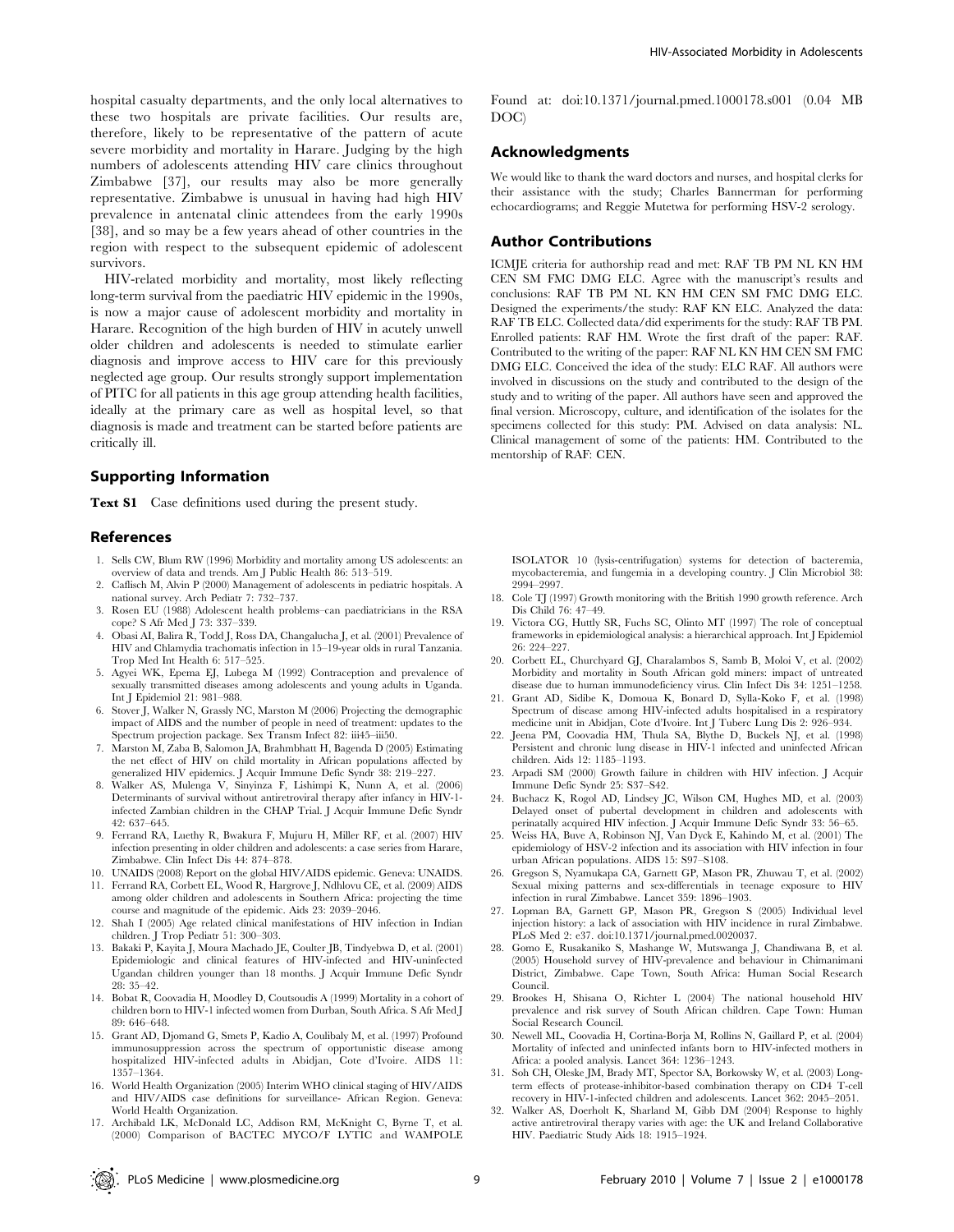- 33. Newell ML, Patel D, Goetghebuer T, Thorne C (2006) CD4 cell response to antiretroviral therapy in children with vertically acquired HIV infection: is it associated with age at initiation? J Infect Dis 193: 954–962.
- 34. Bakeera-Kitaka S, McKellar M, Snider C, Kekitiinwa A, Piloya T, et al. (2008) Antiretroviral therapy for HIV-1 infected adolescents in Uganda: assessing the impact on growth and sexual maturation. Pediatr Infect Dis J 3: 97–104.
- 35. Kekitiinwa A, Lee KJ, Walker AS, Maganda A, Doerholt K, et al. (2008) Differences in factors associated with initial growth, CD4, and viral load responses to ART in HIV-infected children in Kampala, Uganda, and the United Kingdom/Ireland. J Acquir Immune Defic Syndr 49: 384–392.
- 36. Bikaako-Kajura W, Luyirika E, Purcell DW, Downing J, Kaharuza F, et al. (2006) Disclosure of HIV status and adherence to daily drug regimens among HIV-infected children in Uganda. AIDS Behav 10: S85–S93.
- 37. Ferrand RA, Lowe S, Whande B, Munaiwa L, Langhaug L, et al. (2009) Survey of children accessing HIV services in a high HIV prevalence setting: time for HIV-infected adolescents to count? Bull World Health Organ;In press.
- 38. Ministry of Health and Child Welfare (2007) Zimbabwe national HIV and AIDS estimates 2007. Harare, Zimbabwe: Ministry of Health and Child Welfare.